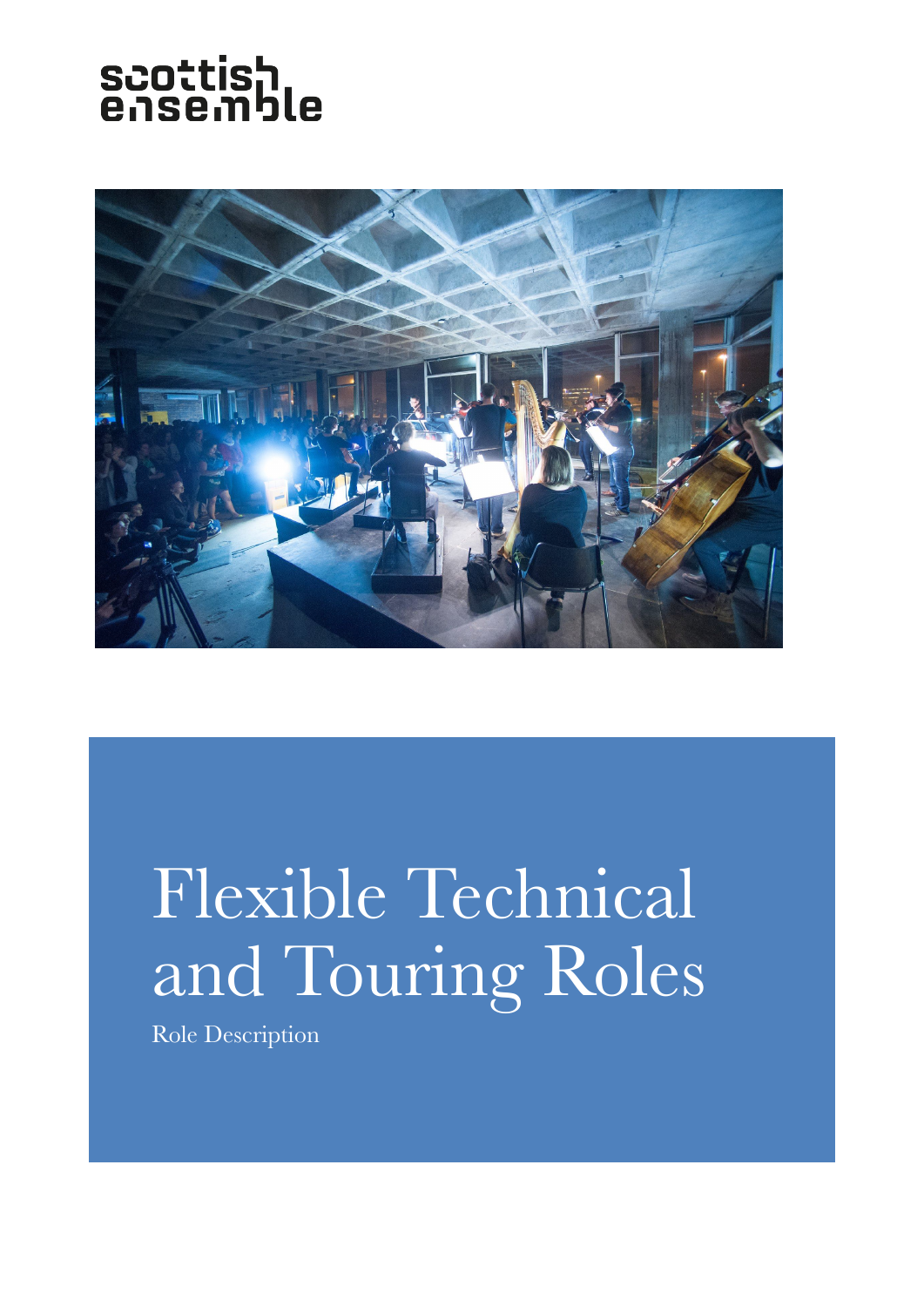#### **Scottish Ensemble – Flexible Technical and Touring Roles**

*Freelance*

#### **Introduction**

Scottish Ensemble is seeking individuals available to support our work on a project-by-project basis with technical and touring responsibilities. Successful candidates will be offered freelance contracts over the course of the next 12 months to support Scottish Ensemble as it goes on the road.

Scottish Ensemble is a professional string orchestra and we deliver approximately one project or tour every six-eight weeks, though some periods are much busier. To support our small passionate team, we are now looking to engage one or multiple individuals for freelance tour and technical support roles.

Engaged on a project-by-project basis, these roles will support Scottish Ensemble's Producer and Creative Learning Manager to deliver our key projects. The freelance contracts will include responsibilities for driving our tour vans and transport; load-ins and get-outs at venues; some stage management assistance; some Front-of-House assistance; and managing equipment hires and inventories. Candidates with AV experience would be especially welcome to support sound and lighting designers with whom we work to set up and run AV elements of our productions.

We are looking for positive, organised individuals who enjoy working as part of a team; are adaptable and pick up tasks quickly; and who have the technical or practical skills required to ensure a high-quality experience for the artists and audiences who experience our work.

The first project that we are seeking support for would involve dates within 4-14 September 2022.

#### **Scottish Ensemble Biography**

Scottish Ensemble's full biography can be found [here](https://scottishensemble.co.uk/about-scottish-ensemble/) on our website.

#### **Scottish Ensemble Mission**

To create exhilarating musical experiences that forge new connections between people, places and ideas.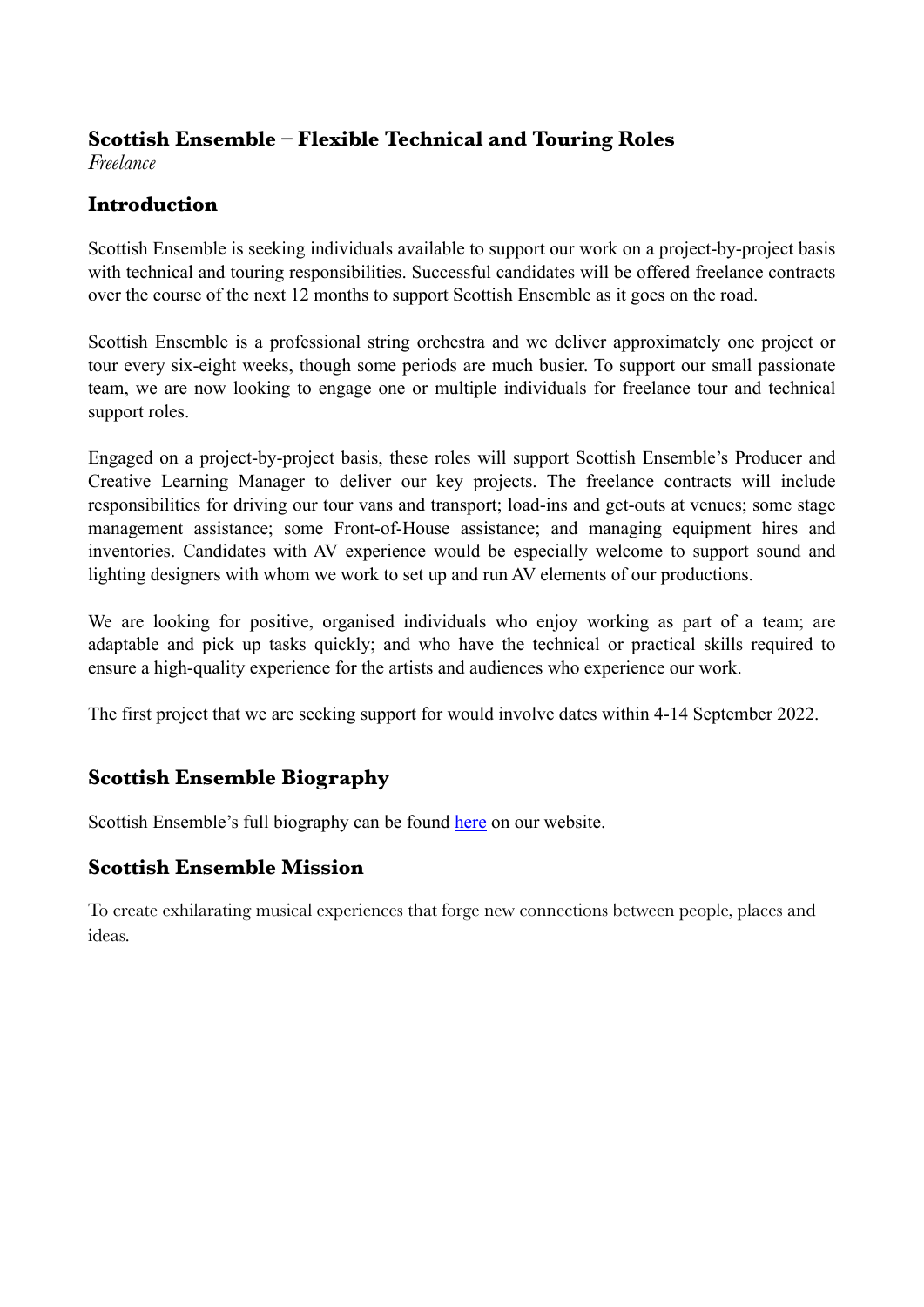#### **Scottish Ensemble Core Values**

1) We believe that music is a highly flexible and collaborative art form that can and should make meaningful connections across repertoire, genre, form and discipline.

2) We want to create opportunities for musicians to explore and stretch their musicianship, creative and communicative skills, to ensure they are continually developing as artists and as ambassadors for music-making.

3) We believe that classical music can be as connected to current audiences, communities and artists as it is to its great, centuries-old traditions, but only when boundaries and conventions are reassessed.

4) We celebrate Scotland's diversity and create work to build strong connections across the length and breadth of the country, but also aspire to share our work with international audiences.

5) We are responsible global citizens who use resources in a socially and environmentally conscientious way.

6) We believe that technology can enable us to explore new artistic opportunities and to share our performances and creative learning work with as wide an audience as possible.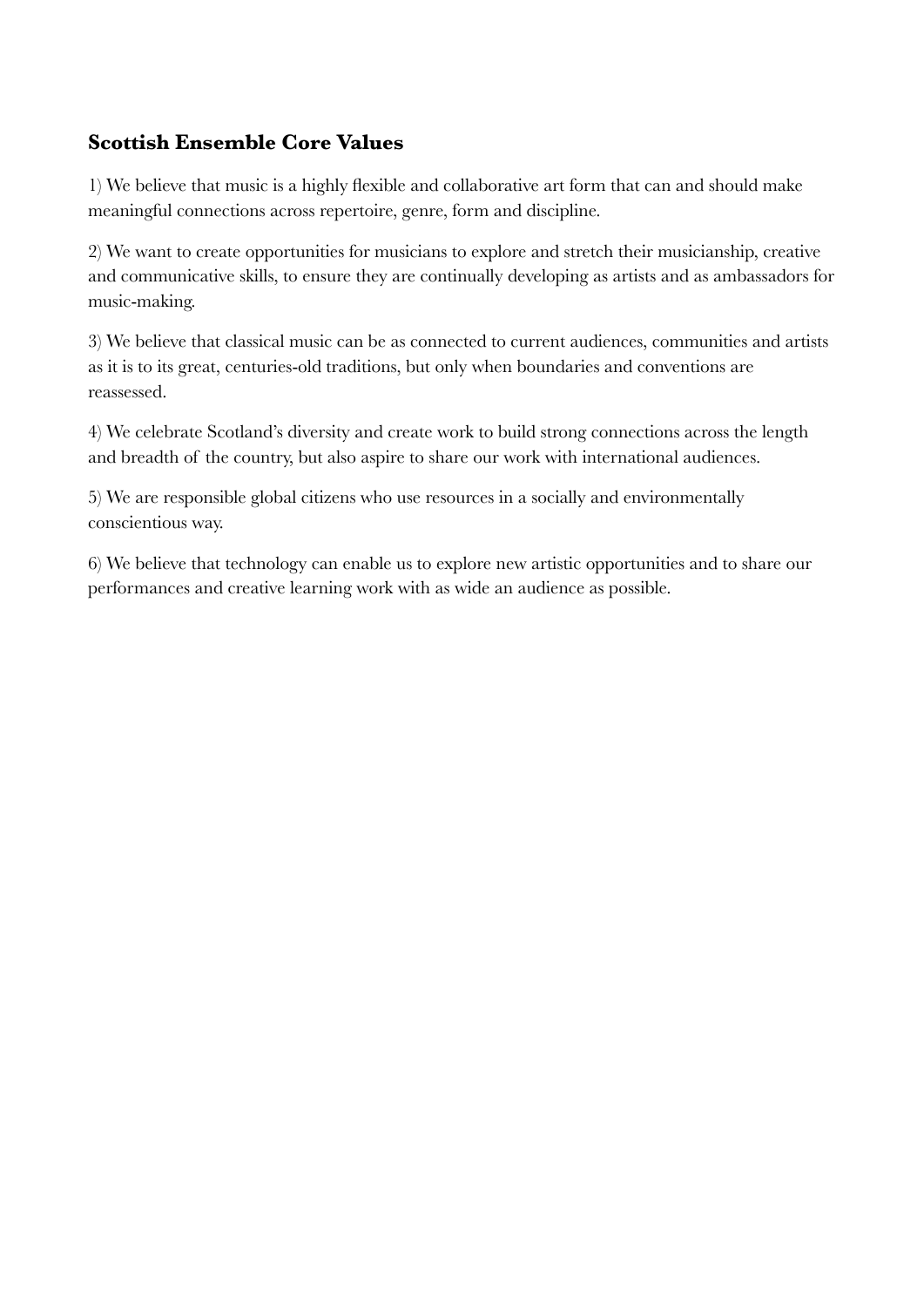### **Flexible Touring and Technical Roles: Role Description**

| <b>Job Role</b>                 | Self-Employed Freelance Touring Contracts                                                                                                                                                                                                                             |
|---------------------------------|-----------------------------------------------------------------------------------------------------------------------------------------------------------------------------------------------------------------------------------------------------------------------|
| <b>Hours</b>                    | Agreed on a project-by-project basis. Likely to be<br>equivalent to four touring days per month.                                                                                                                                                                      |
| <b>Location</b>                 | Scottish Ensemble's office at CCA, 350 Sauchiehall Street,<br>Glasgow G2 3JD and all Scottish and UK touring locations.<br>SE regularly performs in Scotland's Central Belt and across<br>the Scottish Highlands & Islands, as well as London and<br>other UK cities. |
| <b>Reports to</b>               | Producer                                                                                                                                                                                                                                                              |
| <b>Key terms</b>                | Daily rate of £135 (negotiable depending on<br>experience) plus tour related travel expenses<br>Must have self-employed status<br>Must have valid UK driver's license<br>٠                                                                                            |
| Role purpose and role dimension | To provide freelance on-the-road project support, assisting<br>project managers with the delivery of delegated production<br>tasks, including stage management, equipment handling,<br>set-up and maintenance, safe vehicle loading/unloading and<br>van driving.     |
| <b>Key external contacts</b>    | Production companies and suppliers<br>Venues and production staff<br>Transport and other touring contacts<br>Creative Learning facilitators and freelance project<br>staff                                                                                            |
| <b>Key internal contacts</b>    | <b>General Manager</b><br>Producer<br><b>Creative Learning Manager</b><br>Development & Projects Assistant<br>Scottish Ensemble musicians                                                                                                                             |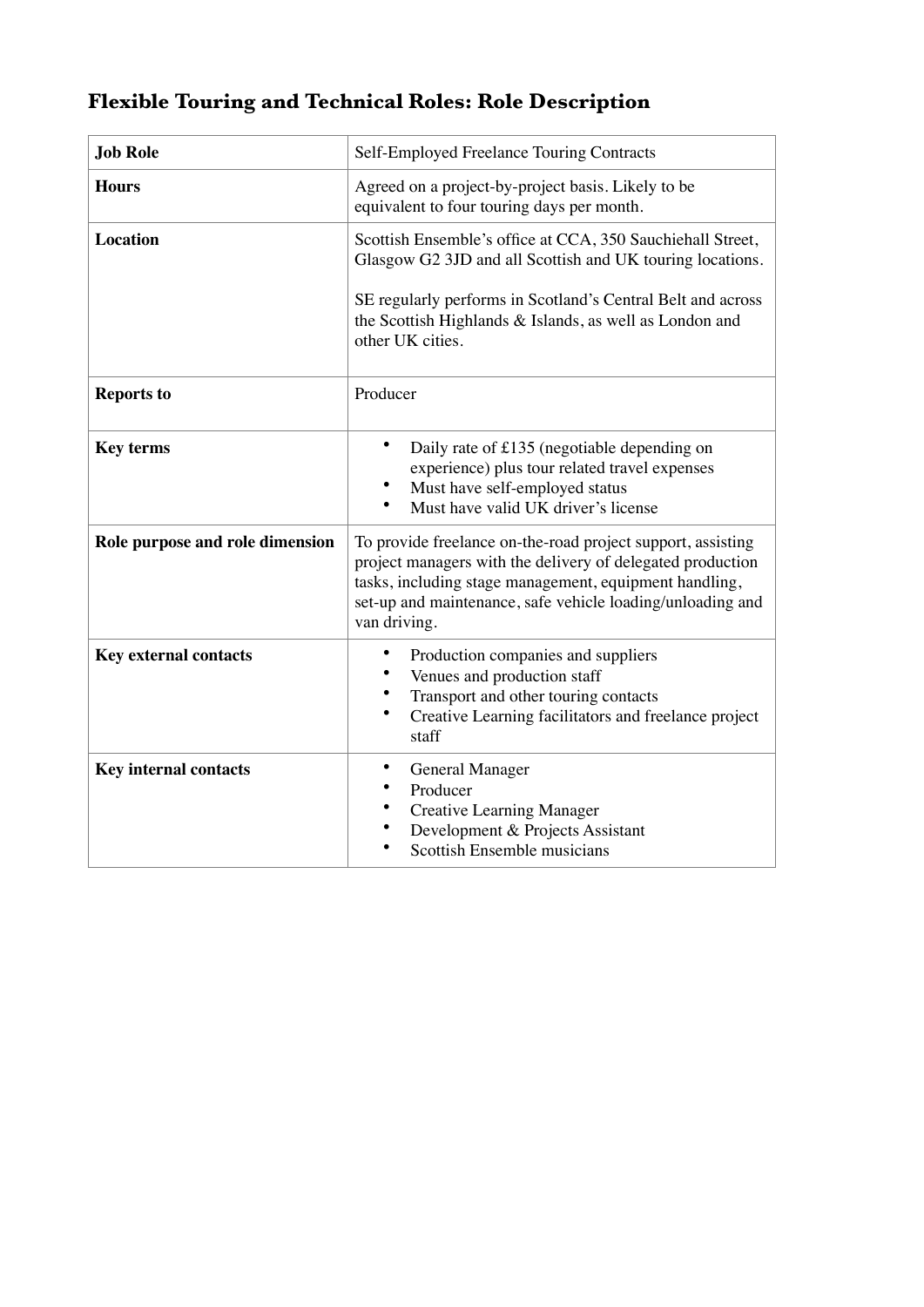#### **Role Scope**

| <b>Key Result Areas</b>                      | <b>Key Tasks</b>                                                                                                                                                                                                                                                                                                                                                                                                                                                                                                                                                                                                                                                                                                                             |
|----------------------------------------------|----------------------------------------------------------------------------------------------------------------------------------------------------------------------------------------------------------------------------------------------------------------------------------------------------------------------------------------------------------------------------------------------------------------------------------------------------------------------------------------------------------------------------------------------------------------------------------------------------------------------------------------------------------------------------------------------------------------------------------------------|
| <b>Project Logistics/</b><br><b>Delivery</b> | Assist Project Managers with logistics and production tasks on<br>all projects, including rehearsals, performances, digital work, and<br>events and liaise with venue staff accordingly.<br>Drive hired tour vans and/or people carriers<br>Where relevant, organise equipment hires, inventories,<br>collections and returns<br>Ensure hired vehicles, equipment and SE's store are kept clean<br>and tidy and that all equipment is correctly stored and<br>maintained.<br>Assist with venue get-ins and get-outs of all touring equipment as<br>well as stage set-ups and strikes.<br>Attend production meetings as necessary.<br>Promote good H&S practice and comply with SE's H&S policy,<br>procedures, and regulations at all times. |
| <b>Other</b>                                 | This role could be suitable for someone with experience in audio-<br>visual recording, sound/lx design and/or video editing, in which<br>case duties would include supporting designers and engineers on<br>relevant projects.                                                                                                                                                                                                                                                                                                                                                                                                                                                                                                               |

#### **Person Specification**

| <b>Essential knowledge,</b><br>skills and experience | Demonstrable experience in a relevant production or project<br>assistance role – this could be within an arts organisation,<br>charity or education setting, or any other relevant context<br>Stage management experience, ideally in a performing and/or<br>touring context<br>Knowledge and experience of manual handling and safe loading<br>of vehicles<br>Working knowledge of H&S practice relevant to the role<br>Ability to follow stage plans and technical riders |
|------------------------------------------------------|-----------------------------------------------------------------------------------------------------------------------------------------------------------------------------------------------------------------------------------------------------------------------------------------------------------------------------------------------------------------------------------------------------------------------------------------------------------------------------|
| Desirable knowledge,<br>skills and experience        | Sound/lx rigging and set-up<br>Audio-visual streaming / engineering<br>Video editing<br>Ability to read music<br>Experience of driving for work                                                                                                                                                                                                                                                                                                                             |
| <b>Desirable attributes</b>                          | Ability to work and travel independently coupled with a strong<br>collaborative team work ethic<br>Passion for music                                                                                                                                                                                                                                                                                                                                                        |
| <b>Special conditions</b>                            | Applicants must be able to work and travel within the UK<br>Full, clean UK driver's license                                                                                                                                                                                                                                                                                                                                                                                 |

While the above specification represents our ideal mix of skills and experience for the role, we welcome applications from those meet a majority, but not all, of the skills/experience outlined.